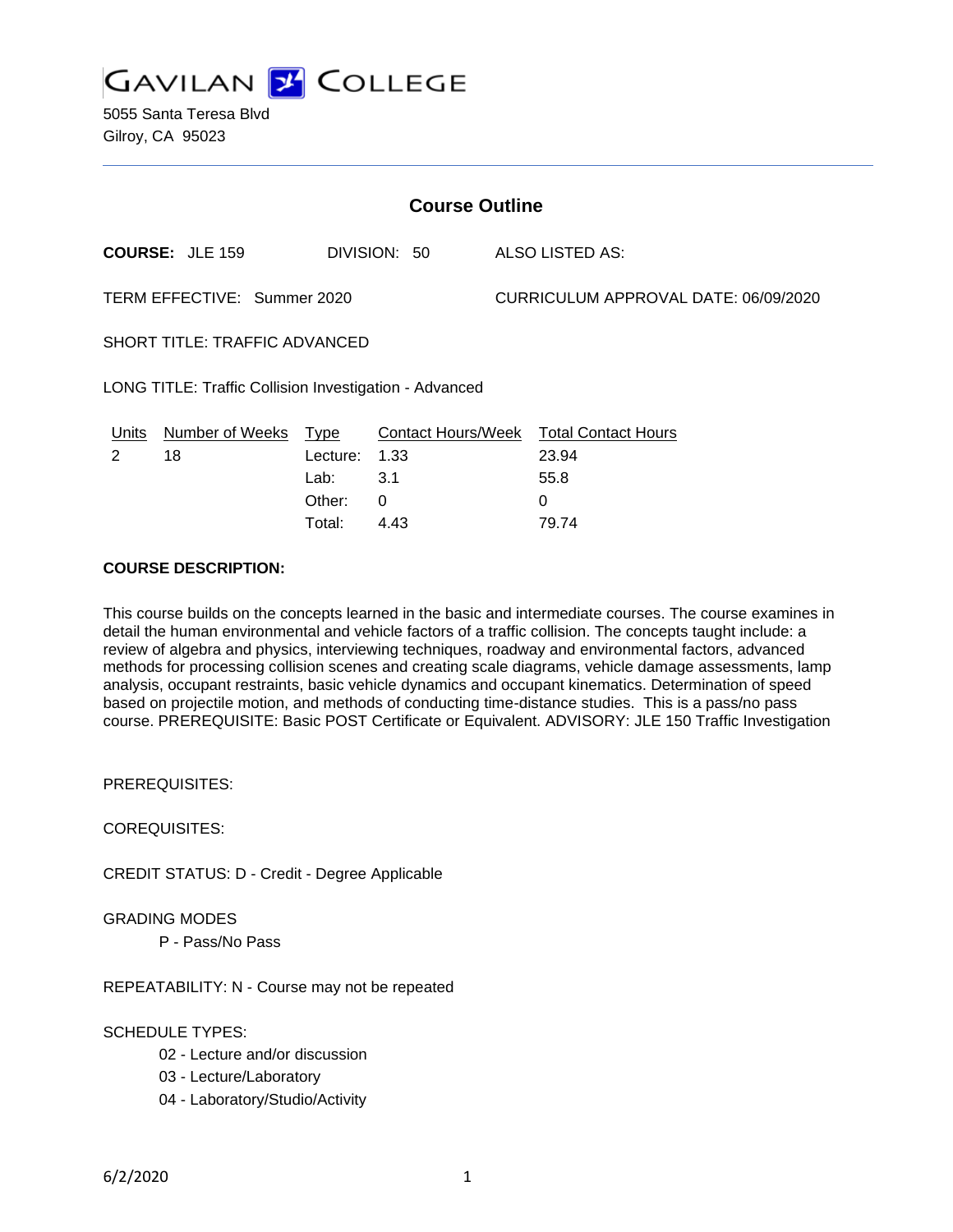#### **STUDENT LEARNING OUTCOMES:**

By the end of this course, a student should:

1. Effectively evaluate the three factors of a collision event dictated by each collision event with complete measuring and diagramming.

2. Measure the roadway after an accident and determine through analysis of the data to make a report for court testimony and access and list information gained during a damage inspection, analyze different collision types and write inspection report. Including the Collision Investigation Report Procedures, Primary Collision Factors, Sketching , Collision Report Narrative, photography,

## **CONTENT, STUDENT PERFORMANCE OBJECTIVES, OUT-OF-CLASS ASSIGNMENTS**

Curriculum Approval Date: 06/09/2020

- I. Scene Management (20 hours)
- a. Primary objectives of peace officers who respond to calls involving vehicle collision
- b. Considerations upon arrival to a traffic collision scene
- c. Introduction to the manual on Uniform Traffic Control Devices
- d. Safety Hazards that officers should be aware of when approaching the scene
- e. Key responsibilities of peace officers regarding vehicle collisions
- II. Highway Definitions (4 hours)

Lab Content:

- I. Nine Call Matrix ( 5 hours)
- a. Elements of a traffic collision
- b. Three phases of a collision
- c. Three environments of a collision
- II. Identification of Physical Evidence ( 4 hours)
- a. Overview and importance of physical evidence
- b. On Scene work
- III. Measuring and Diagramming (16 hours)
- a. Overview of "measuring and diagramming"
- b. Vehicles, people, Debris, Fluids
- c. Marking Mechanisms
- d. Measurement Collection
- IV. Northwestern Template (10 hours)
- a. Scale
- b. Radius
- c. Vehicles/people
- d. Calculating basic speed
- V. Collision Investigation Report Procedures (20 hours)
- a. Primary Collision Factors
- b. Sketching
- c. Collision Report Narrative
- d. Photography
- e. Interviewing Techniques

# **METHODS OF INSTRUCTION:**

Skills Demonstration, Lecture, Learning Activities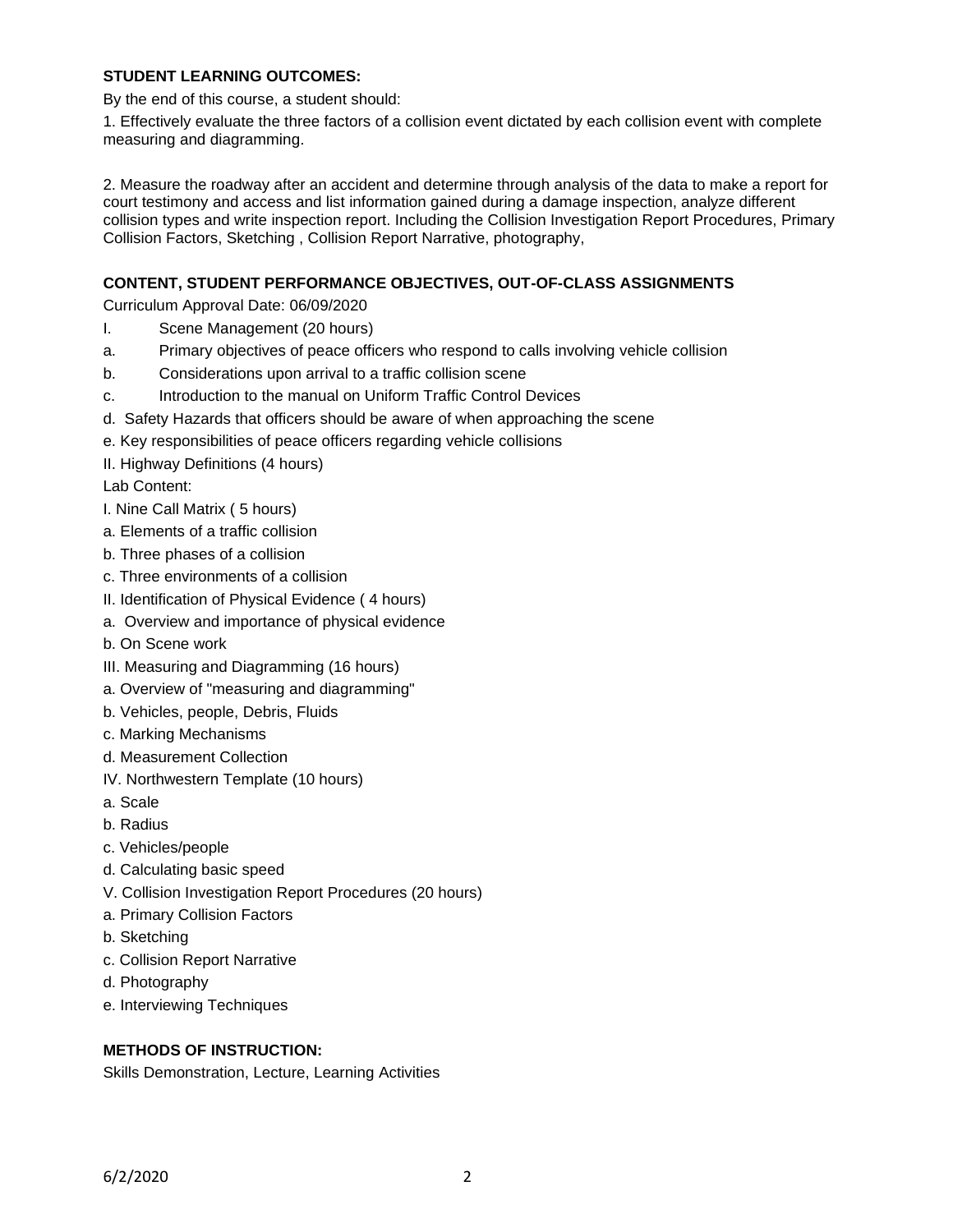## **OUT OF CLASS ASSIGNMENTS:**

Required Outside Hours: 24 Assignment Description: Review Instructor Handouts on Scene Management, Collision Investigation Report **Procedures** Required Outside Hours: 24 Assignment Description: review the identification of physical evidence process including vehicle damage assessment, lamp analysis and occupant restraints review scenarios to be completed in class

# **METHODS OF EVALUATION:**

Writing assignments Percent of total grade: 50.00 % collision investigation report to be evaluated for completeness by the POST instructor Problem-solving assignments Percent of total grade: 50.00 % Field Work; Diagramming, measuring at the mock collision scene, to be evaluated by POST instructor.

## **REPRESENTATIVE TEXTBOOKS:**

Local Agency . Department Policy Traffic / Collision Guidlines . California : Local Agency ,2020. Instructor Handouts Reading Level of Text, Grade: 12